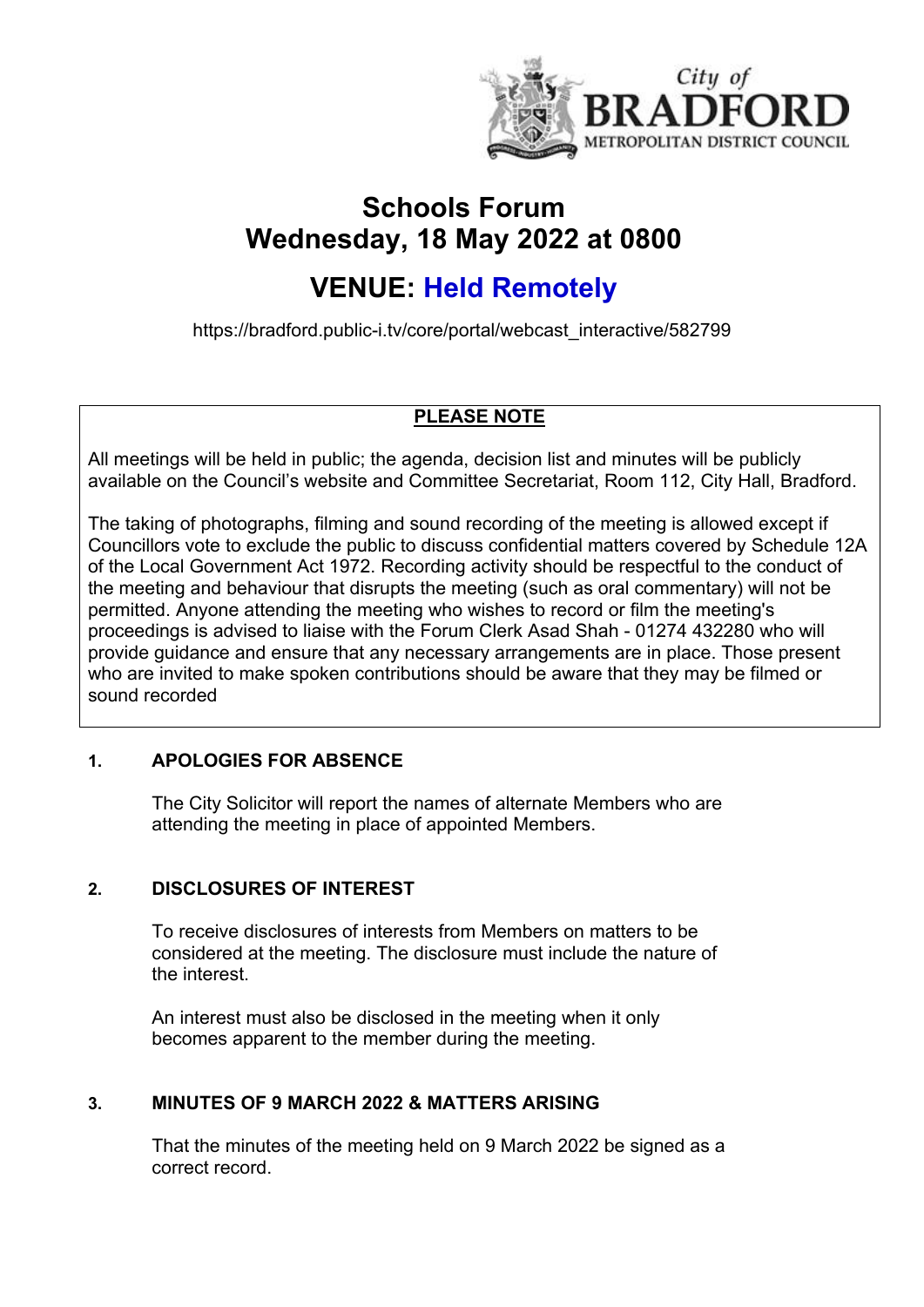# **4. MATTERS RAISED BY SCHOOLS**

Members will be asked to consider any issues raised by schools.

# **5. STANDING ITEM - DSG SCHOOLS BLOCK GROWTH FUND ALLOCATIONS** *(a)*

There are no new allocations for consideration at this meeting.

## **6. SCHOOLS FORUM MEMBERSHIP** *(a)*

 $1 - 18$ 

The Business Advisor (Schools) will present a report, **Document OI**, which provides an update on the Forum's membership and composition and how the Local Authority will now seek to refresh the Forum's membership.

Members are asked to approve the proposed approach to the election of the Chair and Vice Chair of the Schools Forum for the 2022/23 academic year.

This report presents the annual update of the Forum's Conduct of Meeting and Procedures document (Appendix 2). Forum Members are asked to consider and to approve Appendix 2.

## **Recommended –**

- **(1) The Schools Forum is asked to consider and to note the information provided.**
- **(2) The Schools Forum is asked to approve the proposed approach to the election of the Chair and Vice Chair of the Schools Forum for the 2022/23 academic year.**
- **(3) The Forum is asked to approve Appendix 2 (Forum Conduct of Meetings and Procedures) for the 2022/23 academic year.**

*(Andrew Redding – 01274 432678)*

#### **7. UPDATE ON SCHOOLS BLOCK 'HARD' NATIONAL FUNDING FORMULA** *(i)*  $19 - 22$

The Principal Officer (Schools) will present a report, **Document OJ**, which provides an update on the DfE's published response to the consultation on the completion of the 'hard' National Funding Formula reforms, with changes to be implemented for the 2023/24 financial year.

**Recommended –**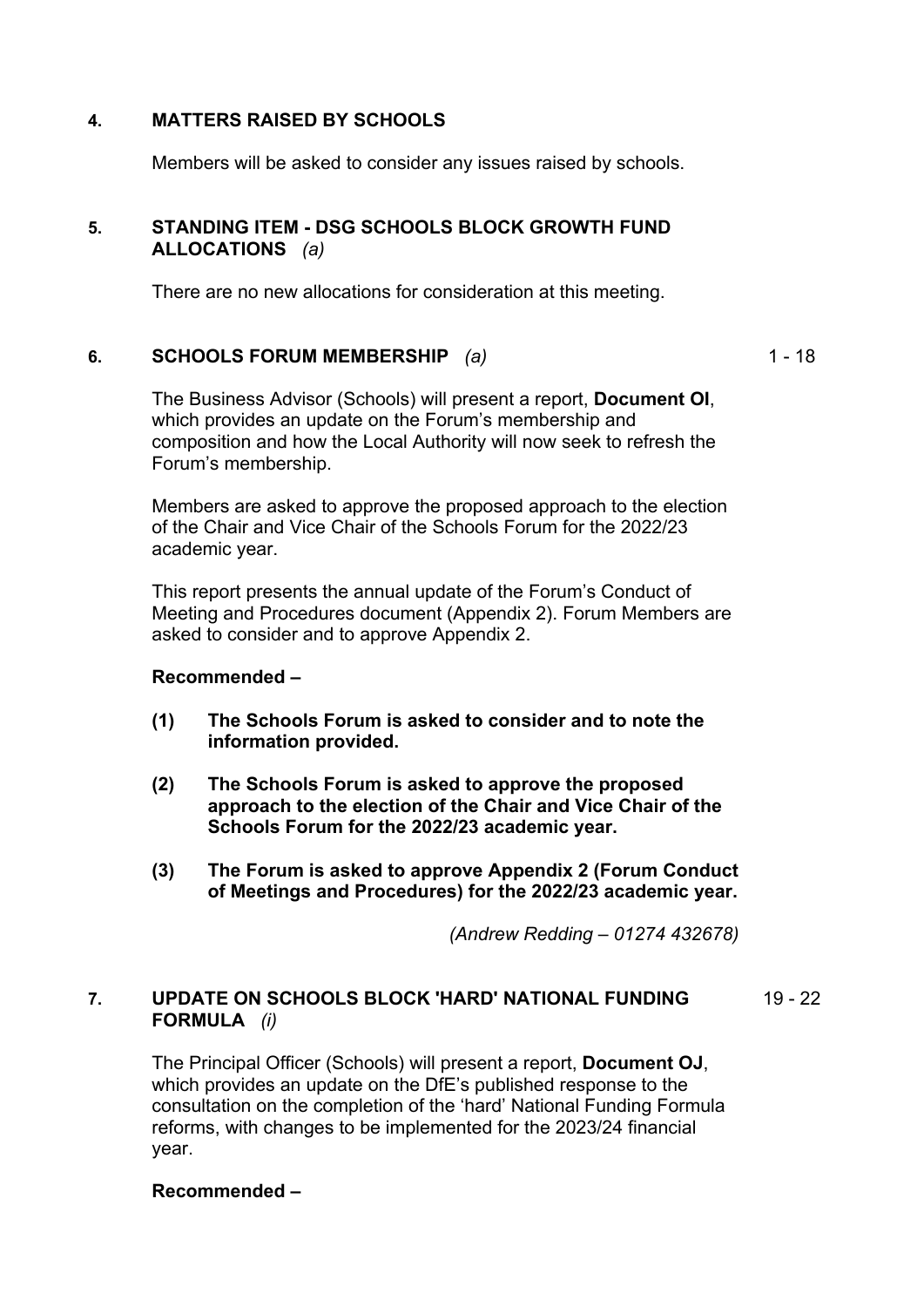**The Schools Forum is asked to consider and to note the information presented.**

*(Jonty Holden – 01274 431927)*

#### **8. MAINTAINED SCHOOLS' OUTTURN (REVENUE BALANCES) 2021/22** *(i)* 23 - 26

The Business Advisor (Schools) will present a report, **Document OK**, which provides an overview of the position of revenue balances held by maintained schools at 31 March 2022.

#### **Recommended –**

**The Schools Forum is asked to note the information provided.**

*(Andrew Redding – 01274 432678)*

#### **9. NATIONAL SEND AND ALTERNATIVE PROVISION REVIEW & CAPITAL SETTLEMENTS** *(i)* 27 - 30

The Business Advisor (Schools), together with the Assistant Director, SEND & Inclusion and the Intelligence and Sufficiency Strategic Manager, will present **Document OL**, which provides an overview of the DfE's SEND and Alternative Provision Review, which was published on 29 March, as well as the Basic Needs and SEND capital settlements for 2022-2024.

The deadline for responses to the DfE's consultation on the Review is Friday 1 July. The Schools Forum is asked to consider how it wishes to respond to this consultation, including any key points of feedback that the Forum may wish the Local Authority to include it its response.

The Schools Forum is asked to consider how it now wishes to work with the Local Authority to further review the implications of the Review and the capital settlements on the Dedicated Schools Grant (High Needs Block). This matters be linked to the next agenda item.

## **Recommended -**

- **(1) The Schools Forum is asked to consider and to note the information provided.**
- **(2) The Schools Forum is asked to consider how it wishes to respond to this consultation, including the key points of feedback that the Forum may wish the Local Authority to include in its response.**
- **(3) The Forum is asked to consider how it now wishes to work**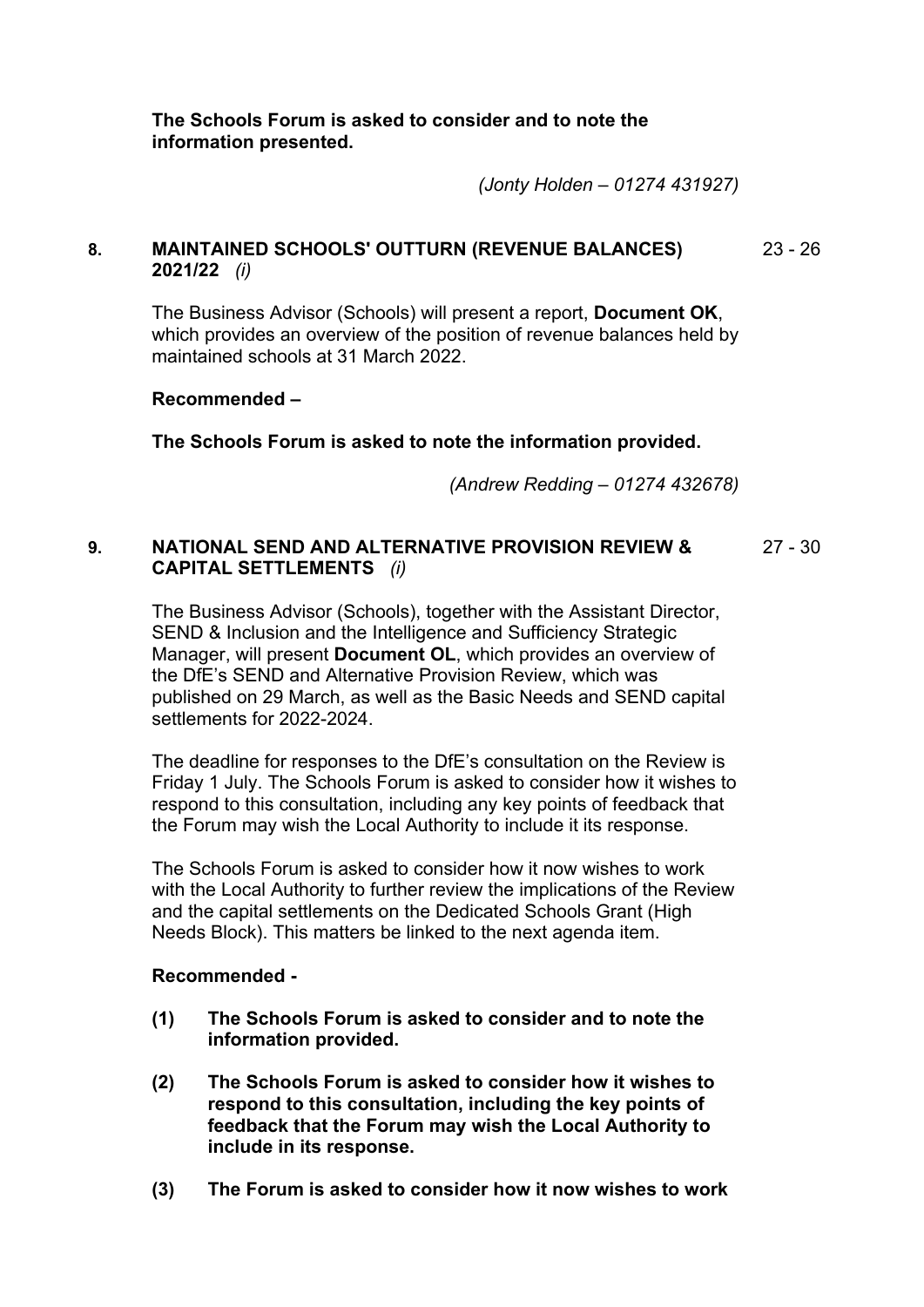**with the Local Authority to further consider the implications of the Review and the capital settlements on the Dedicated Schools Grant (High Needs Block).**

*(Andrew Redding – 01274 432678)*

# **10. HIGH NEEDS BLOCK SURPLUS BALANCE DISCUSSIONS UPDATE** *(i)*

31 - 34

Linking with the previous agenda item on the SEND and Alternative Provision Review, the Business Advisor (Schools) will present a report, **Document OM**, which provides an update on the consideration of the surplus balance that is held within the High Needs Block at the end of the 2021/22 financial year.

The report explains the discussions that have taken place with the Forum's Working Group, as well as with the Education and Skills Funding Agency (ESFA), since the last Schools Forum meeting.

#### **Recommended –**

**The Schools Forum is asked to consider and to note the update provided.**

*(Andrew Redding – 01274 432678)*

## **11. SCHOOLS FORUM STANDING ITEMS** *(i)*

Updates on the following Forum standing items will be provided verbally where these have not been covered within other agenda items:

Schools Forum membership

- Update from the High Needs Block Steering Group
- Update from the Schools Financial Performance Group (SFPG)
- Update on School / Academy Budgets
- Update from the Early Years Working Group (EYWG)
- Update from the Formula Funding Working Group (FFWG)
- Update on Primary School Places
- Update on Academies & Free Schools

## **The Forum is asked to note the information provided.**

*(Andrew Redding – 01274 432678)*

# **12. AOB / FUTURE AGENDA ITEMS**

Members will be asked for any additional items of business, for consideration at a future meeting.